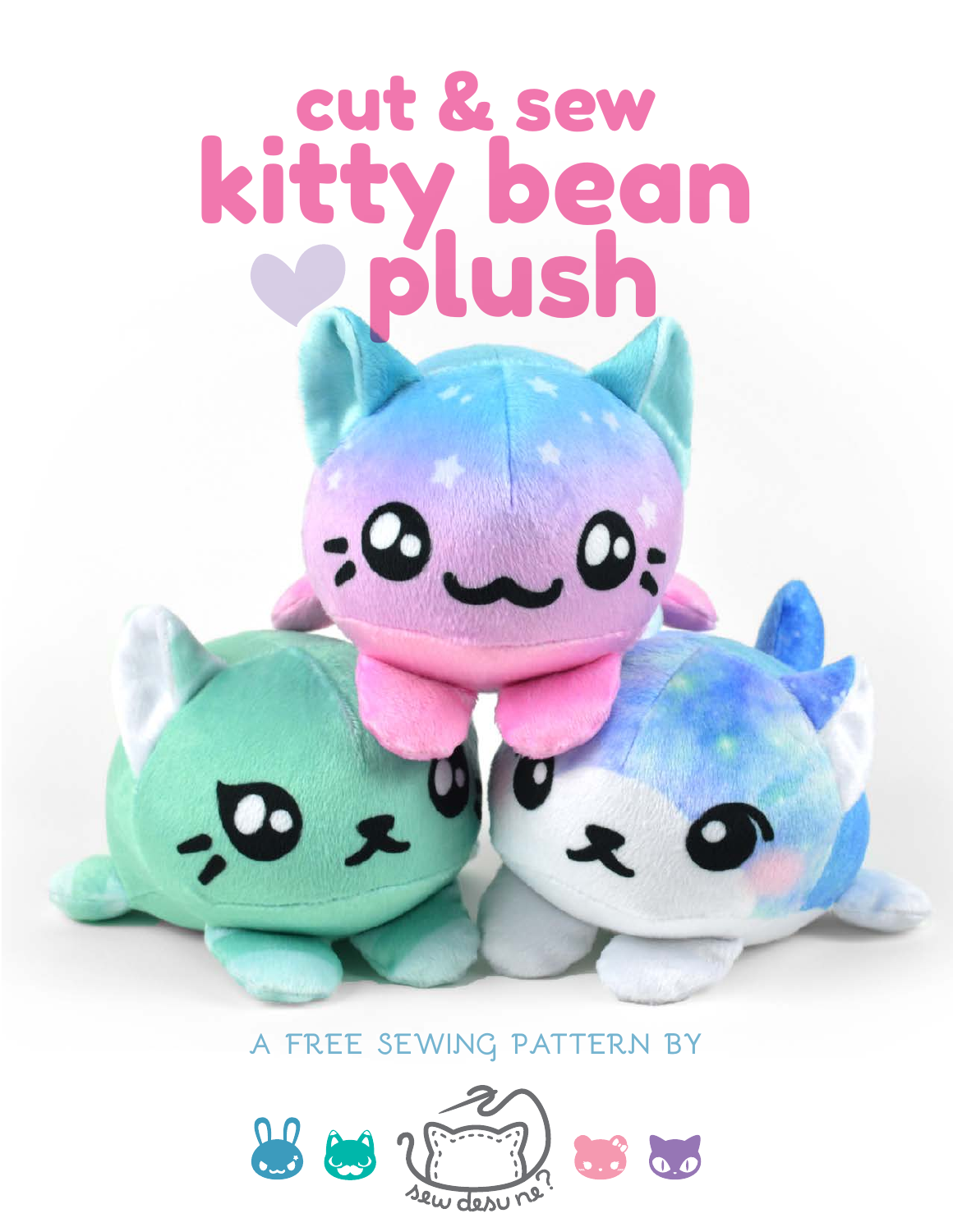

## cut & sew kitty bean plush

**2**

If you're reading this, then you likely purchased some of my Cut & Sew Kitty Bean Plush fabric from Spoonflower. So thank you! This cute and simple plush is a variation on a tsum-tsum in that it has a long round body that's perfect for stacking! This design will take you through making a cute kitty with tiny little front and foot paws that peek out from under the body.

### **difficulty:**

The hardest part of this plush is likely placing all the little feet just right. But if you double check yourself against the pattern markings it should be easier.

#### **skills used:**

**makes:**

One plush: 6" long (not including tail), 4½" wide (not including feet), and 4" tall (not including ears)

#### • Basting

- Darts
- Sewing small pieces
- Gathering stitch, gathering
- Ladder stitch
- Sewing curves



// ©2017 Choly Knight // Items sewn using this pattern may be sold. Credit to "Choly Knight" or "Sew Desu Ne?" is appreciated.<br>You may not reproduce, share, freely distribute, or sell this pattern as your own in digital or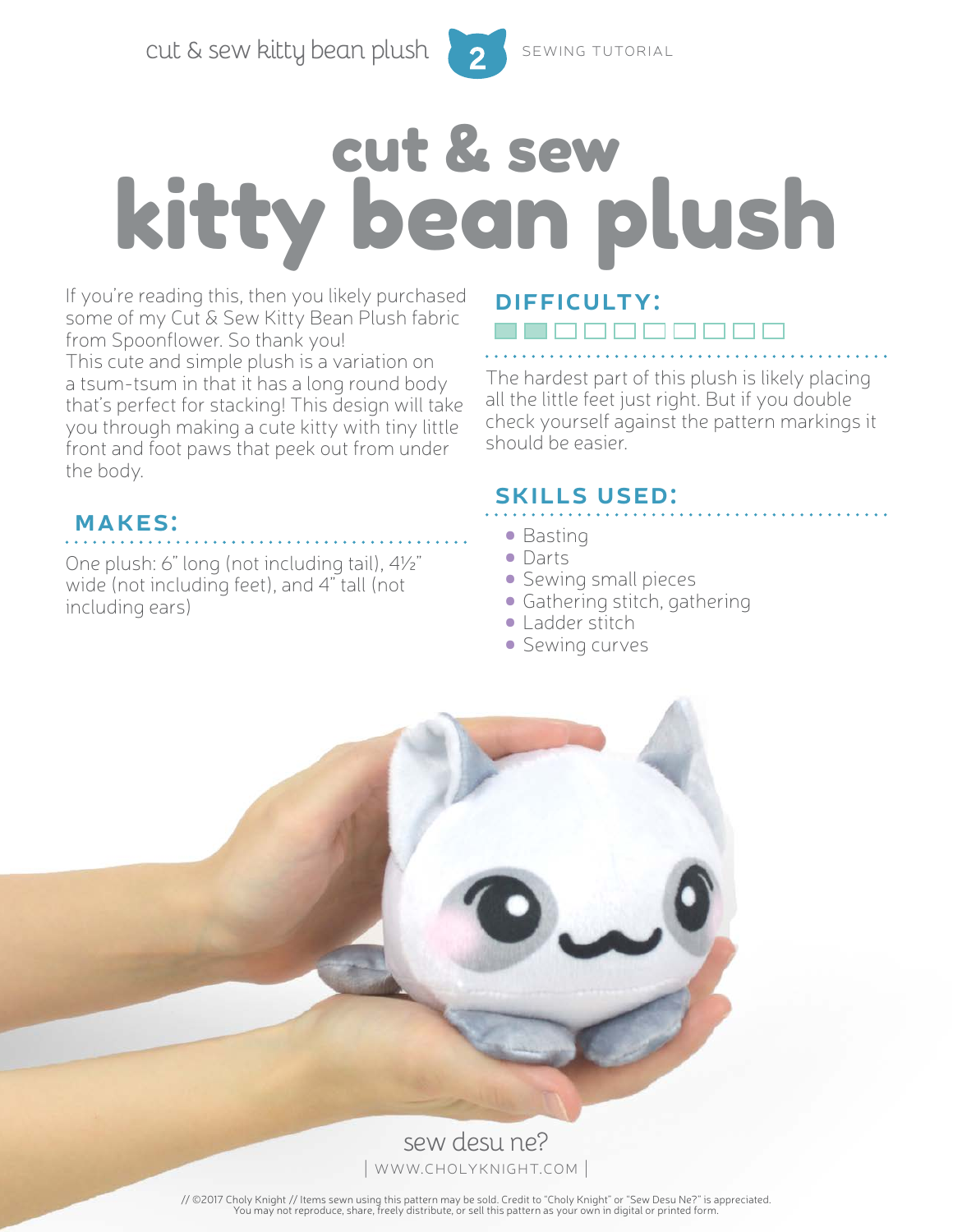

#### **materials & tools:**

- your pre-printed Cut & Sew Kitty Bean plush fabric from Spoonflower (at least one fat quarter)
- **•** sewing thread to match fabrics
- poly-fil stuffing
- basic sewing tools (sewing machine, scissors, needles, pins, seam ripper, etc.)





#### **before you begin:**

- Briefly read the project instructions so you know what to expect.
- Note that a ¼" seam allowance is used throughout the project -- already included in the fabric.

sew desu ne? | www.cholyknight.com |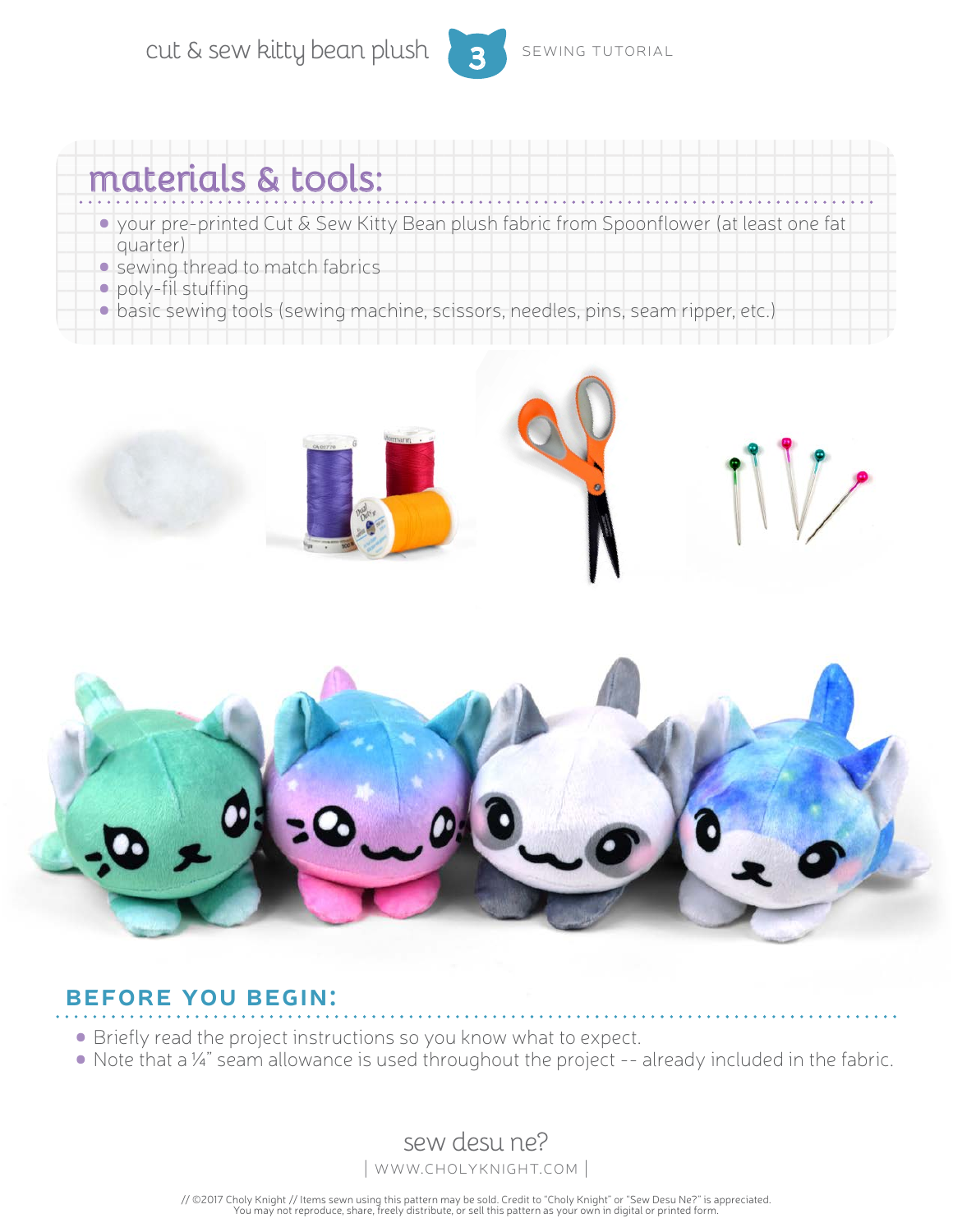cut & sew kitty bean plush  $\overline{A}$  sewing tutorial







a. Grab your printed Spoonflower cut & sew fabric. If you ordered ¼ yd. of minky or fleece, it should include all the pieces needed (surrounded by a border).

#### There should be 19 pieces included: **face (1), back (2), ears (4), bottom (1), bottom front (1), tail (2), and legs (8).**

**b.** If you're new to sewing, you might want to wait until the applicable step before cutting your fabric so you can refer to the notes and labels. Once you need a piece, cut it out along the dotted lines outside the shape.



- a. Cut out your **face** piece. Locate the open wedge found at the top of the face -- this is a dart. To sew it, start by folding the face in half along the point of the dart and match up the slanted lines that make the wedge shape.
- **b.** Sew the dart by starting at the opening and moving down to the point. When sewing the point, try to blend the seam in with the fold so it makes a smooth transition and a rounder finished plush.
- c. Once complete, the dart should blend nicely into the rest of the plush.

#### **darts:**

A wedge-shaped gap found in a pattern. When sewn in fabric, it creates a tuck in the fabric and develops a 3D shape. The diagonal sides of the wedge are the **legs**; these are matched up and sewn **to the POINT** of the dark.

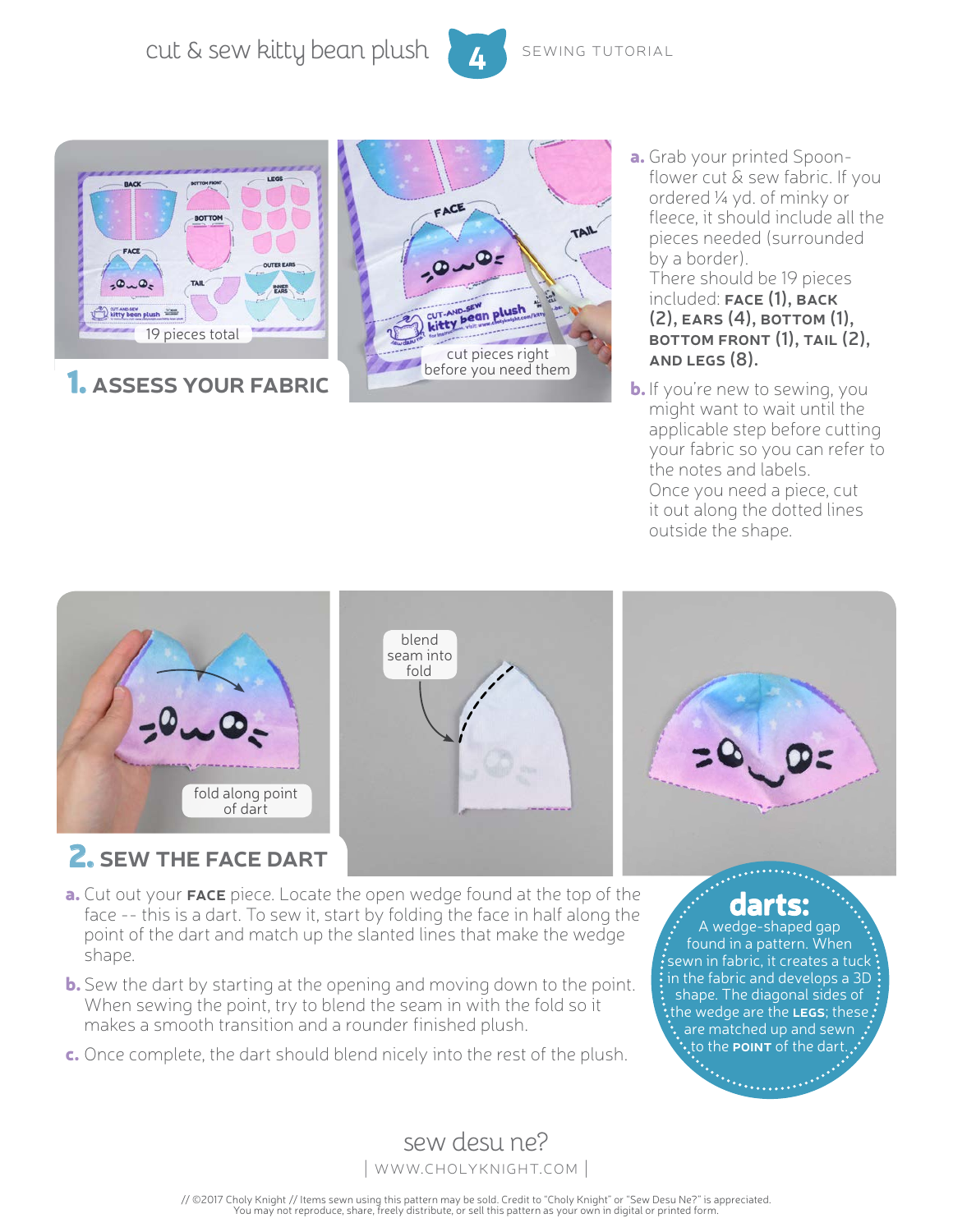





#### 3. **sew the ears**

- a. Cut out your **ear** pieces. Take two of them; one in inner ear fabric and one in outer ear fabric. Align them with right sides facing and raw edges matching up.
- **b.** Sew them together along the long curved edge. Leave the short straight-ish edge free for turning right side out.
- c. Repeat with the remaining two ear pieces for two complete ears total.
- a. Refer to the quidelines printed on the fabric to find the fold markings for the ears. Use this as a guide to fold the ear with inner fabrics facing. Pin the ear together.
- **b.** Baste the ear along the bottom edge to hold the fold in place. Repeat with the remaining ear so you have a mirrored pair.
- c. If you haven't already, locate the *ear placement colored bands* printed on the **face** fabric. Place the open end of the ear within these placement bands. Be sure that the fold is pointing toward the middle of the face. Pin the ears in place.
- d. Baste the ears to the face within the seam allowances to hold them in place for future steps.



sew desu ne? | www.cholyknight.com |

#### **basting:**

A form of temporar sewing meant to hold pieces in place. A long stitch length is often used for this reason. The finished result is not meant to be seen and sometimes is even removed later (depending on your

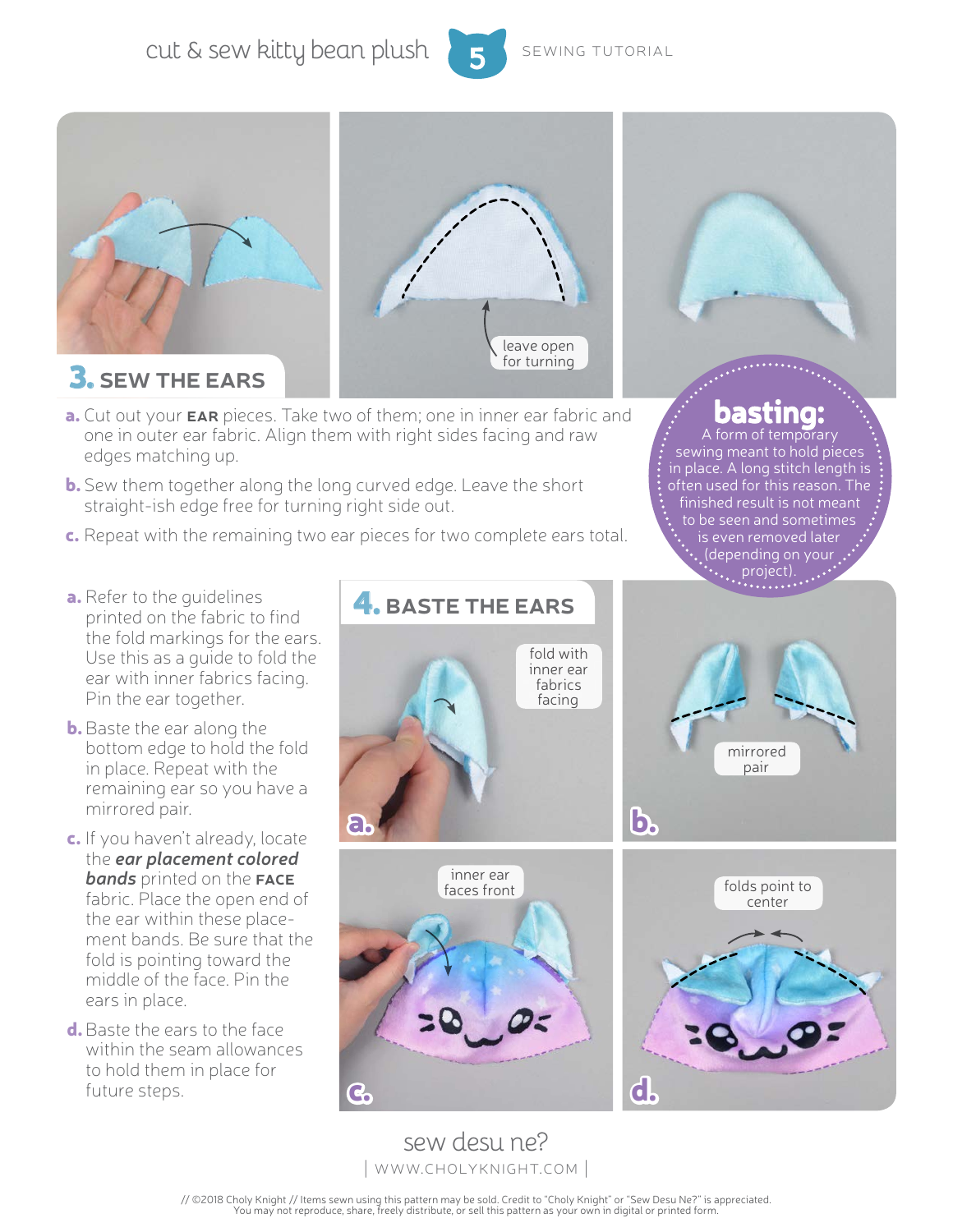cut & sew kitty bean plush and sewing tutorial





**6**

- a. Cut out your two **back** pieces. Align them together with right sides facing and edges matching up.
- **b.** Sew the back pieces together along the long curved edge, leave the other edges free.
- c. Turn the back right side out when complete.



- a. Take your sewn **back** pieces and align the shorter of the two edges along the curved edge of the **face**. Match up the *center seam* of the back with the *center dart* of the face. Bend the back piece to make the rest of the edges fit.
- **b.** Sew the back to the face along this curve.
- c. Once complete, you should have a long dome shape for your kitty body -- the top is complete! Set it aside while we work on the bottom.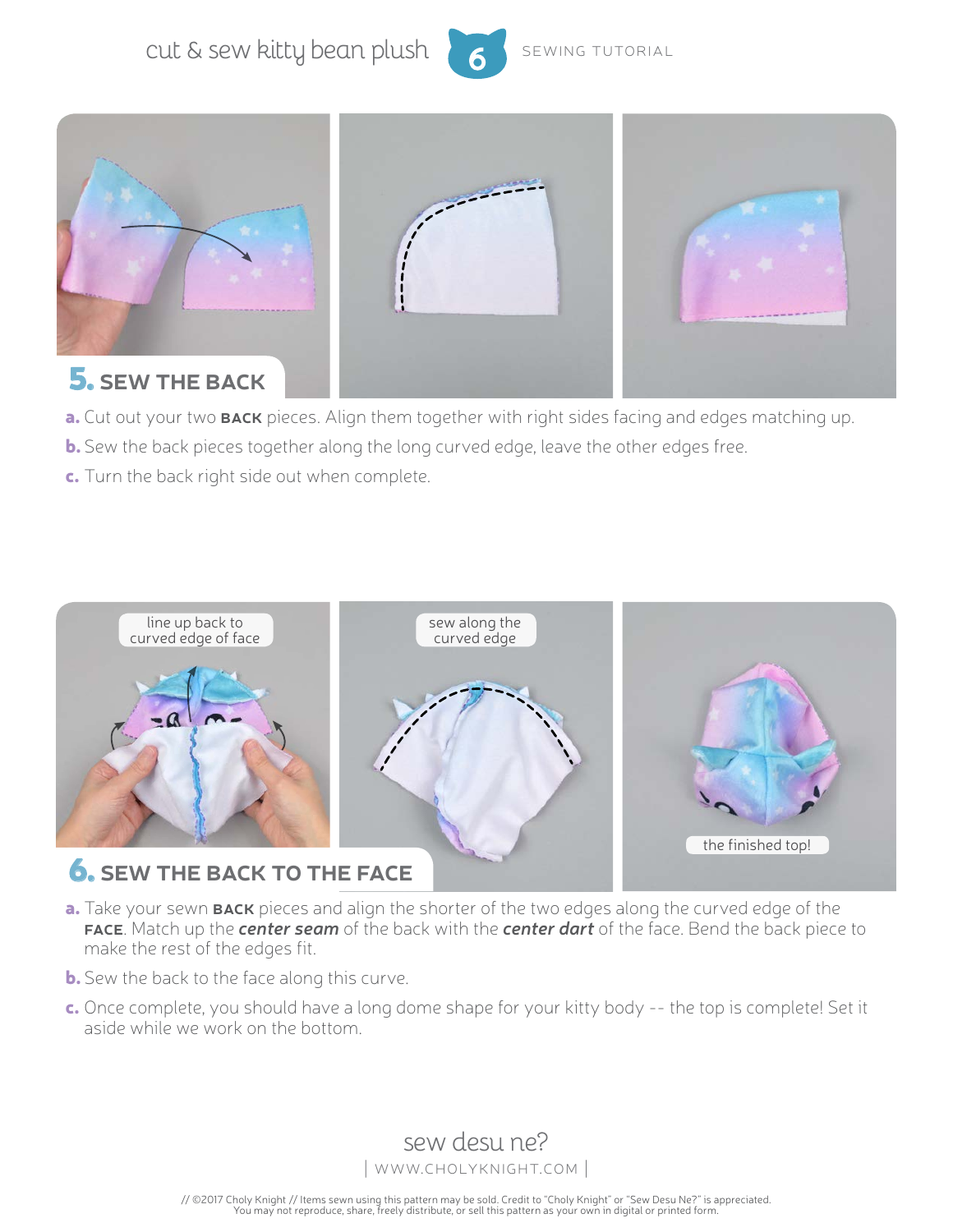cut & sew kitty bean plush 7 sewing Tutorial





- a. Cut out your **feet** pieces. Take two of them and align them with right sides facing and raw edges matching up.
- **b.** Sew the feet together along the long curved edge, leaving the short straight edge free for turning right side out.
- c. Turn the foot right side out. Repeat with the remaining six feet pieces for four complete feet total.



- a. Stuff each foot with just a little bit of stuffing.
- **b.** Cut out your **BOTTOM** piece. If you haven't already, locate the *front foot placement colored bands* printed on the fabric. Align the open end of the feet within these bands. You should have two that are pointing toward each other.
- c. Baste the feet in place by sewing them within the seam allowance.

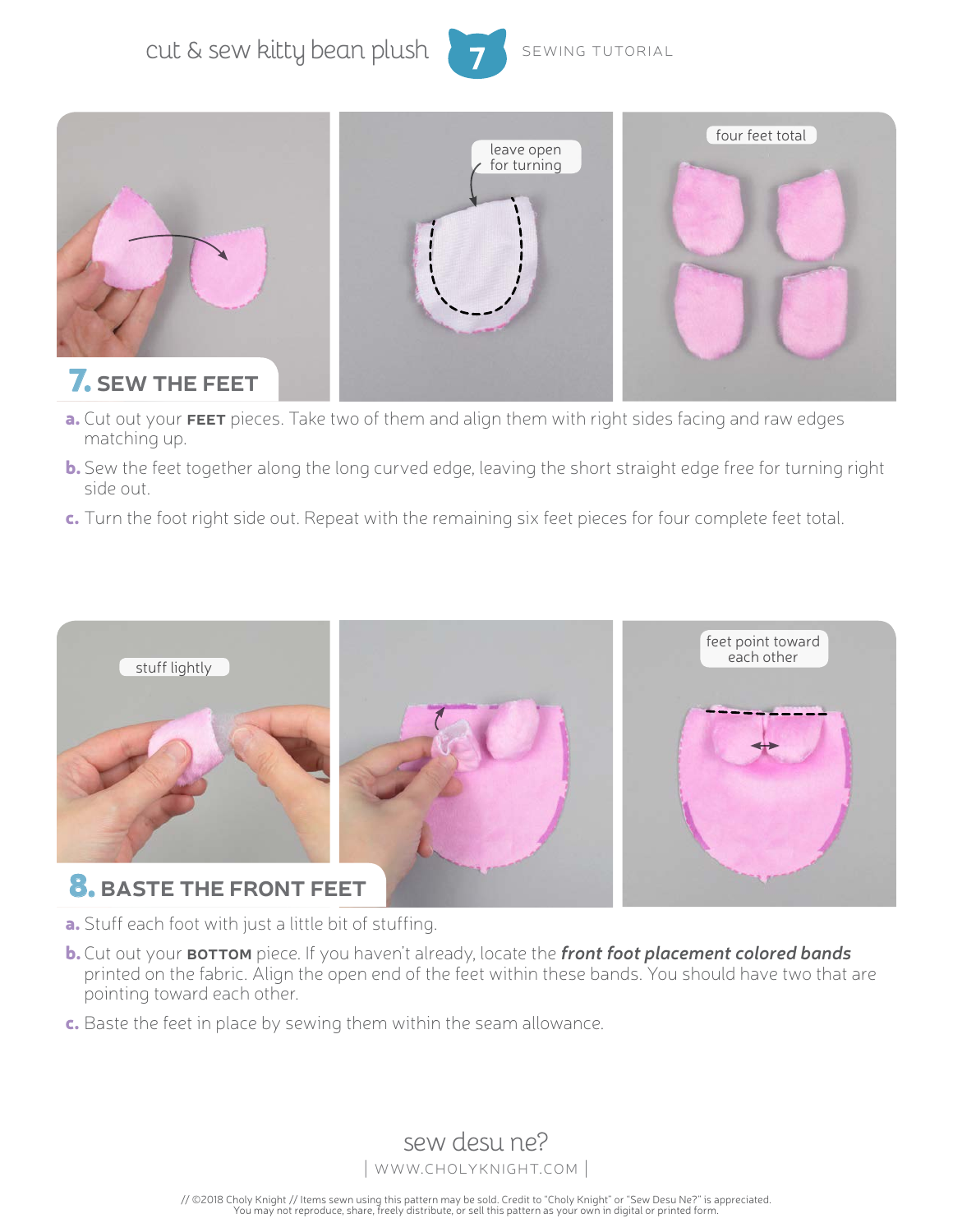cut & sew kitty bean plush and sewing tutorial





- a. Grab your **BOTTOM FRONT** piece. Align the straight edge of the piece along the straight edge of the **bottom**, sandwiching the feet in between. Pin the layers together.
- **b.** Sew the bottom front to the bottom with the feet in between.
- c. Open up the piece to complete.



10. **sew the back feet**



- a. Now retrieve your last 2 sewn feet. If you haven't already, locate the *colored placement*  **bands** printed on the **BOTTOM** fabric for the back feet. Align the open end of the feet within the placement lines so they point toward the front feet. Pin the feet in place.
- **b.** Baste the back feet the same as you did the front feet.



// ©2017 Choly Knight // Items sewn using this pattern may be sold. Credit to "Choly Knight" or "Sew Desu Ne?" is appreciated.<br>You may not reproduce, share, freely distribute, or sell this pattern as your own in digital or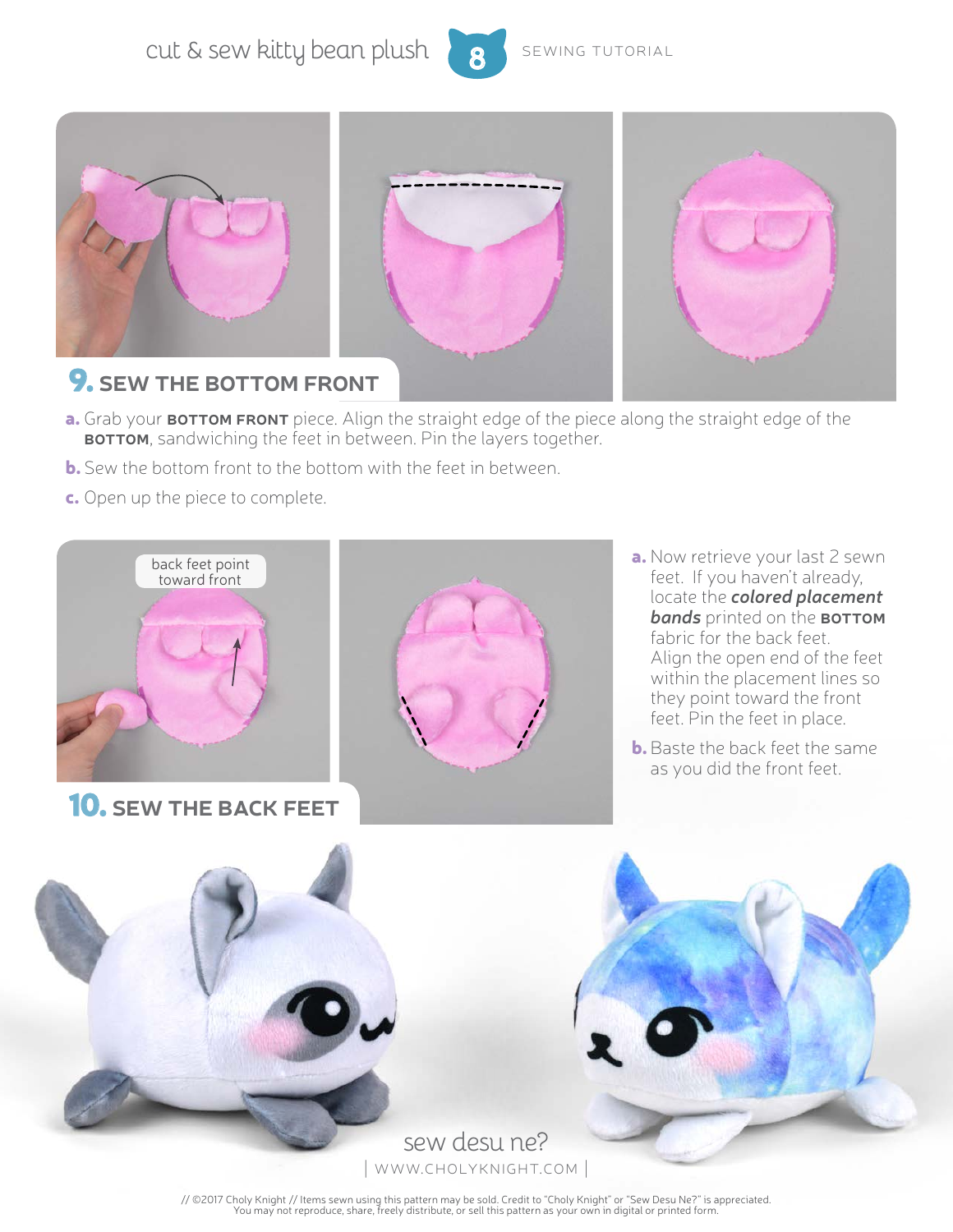cut & sew kitty bean plush of sewing tutorial





a. Take the top of your kitty bean that you have so far and align the open end with the bottom. There's a *notch* found on the **face** piece that should align with the *notch* on the **bottom front** (near the front feet).

The *notch* near the back feet should align with the *back seam*. Pin the top all the way around the bottom, matching these notches.

- **b.** If you haven't already, locate the **opening for turning colored band** printed on the **BOTTOM** piece. Sew the top to the bottom all the way around except for this opening that's marked.
- c. Turn the plush right side out.



#### 12. **turn and stuff the plush**

- a. Stuff the body firmly with stuffing, pushing the stuffing towards the face until it gets completely full.
- **b.** Once the face is stuffed, then focus on the front area until it fills out. Finally work on the sides, back and center until they're full.
- c. Once the plush is stuffed, make sure the seam allowances in the opening are tucked inside and prepare to ladder stitch it closed.

Thread a hand-sewing needle and knot it at the end. Insert the needle from the inside of the opening and out of the plush near one edge of the opening. This will leave the knot inside the plush.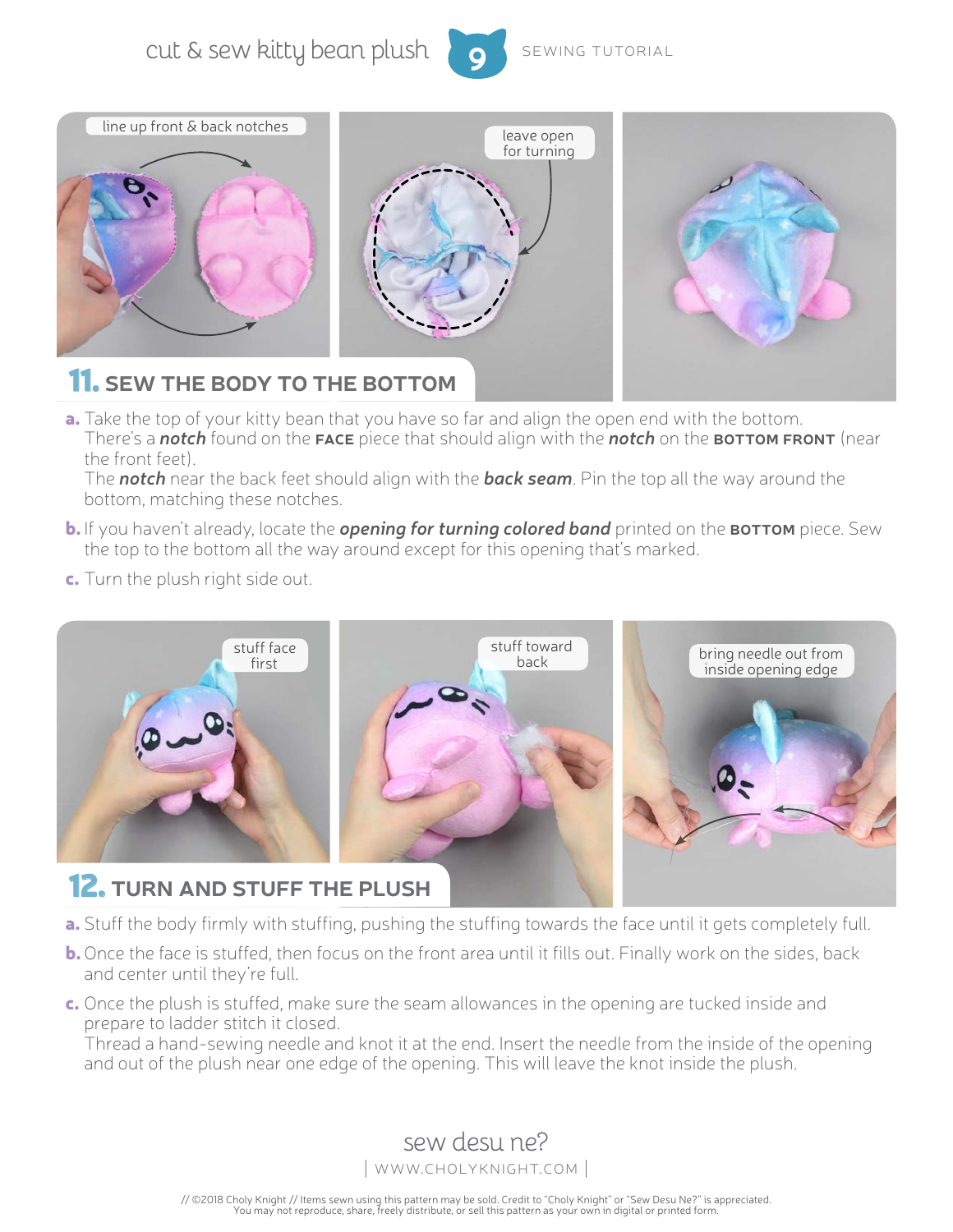cut & sew kitty bean plush 10 sewing Tutorial





a. Take a 1/8" stitch into the fold of one side of the opening, then go across and take another. Keep going down the opening until you reach the end.



13. **sew closed**



14. **trim the thread**



- a. When you're finished, stitch a knot into the end of the seam. Then insert the needle near the finished knot and out of the plush about 1-2" away.
- **b.** Pull the thread through and hold it taut while snipping the thread. The excess thread should sink back inside the plush -- all hidden!



- a. Cut out your **tail** pieces. Align them with right sides facing and raw edges matching up.
- **b.** Sew them together along the long curved edge, leaving the short straight edge free for turning right side out.
- c. Turn the tail right side out.